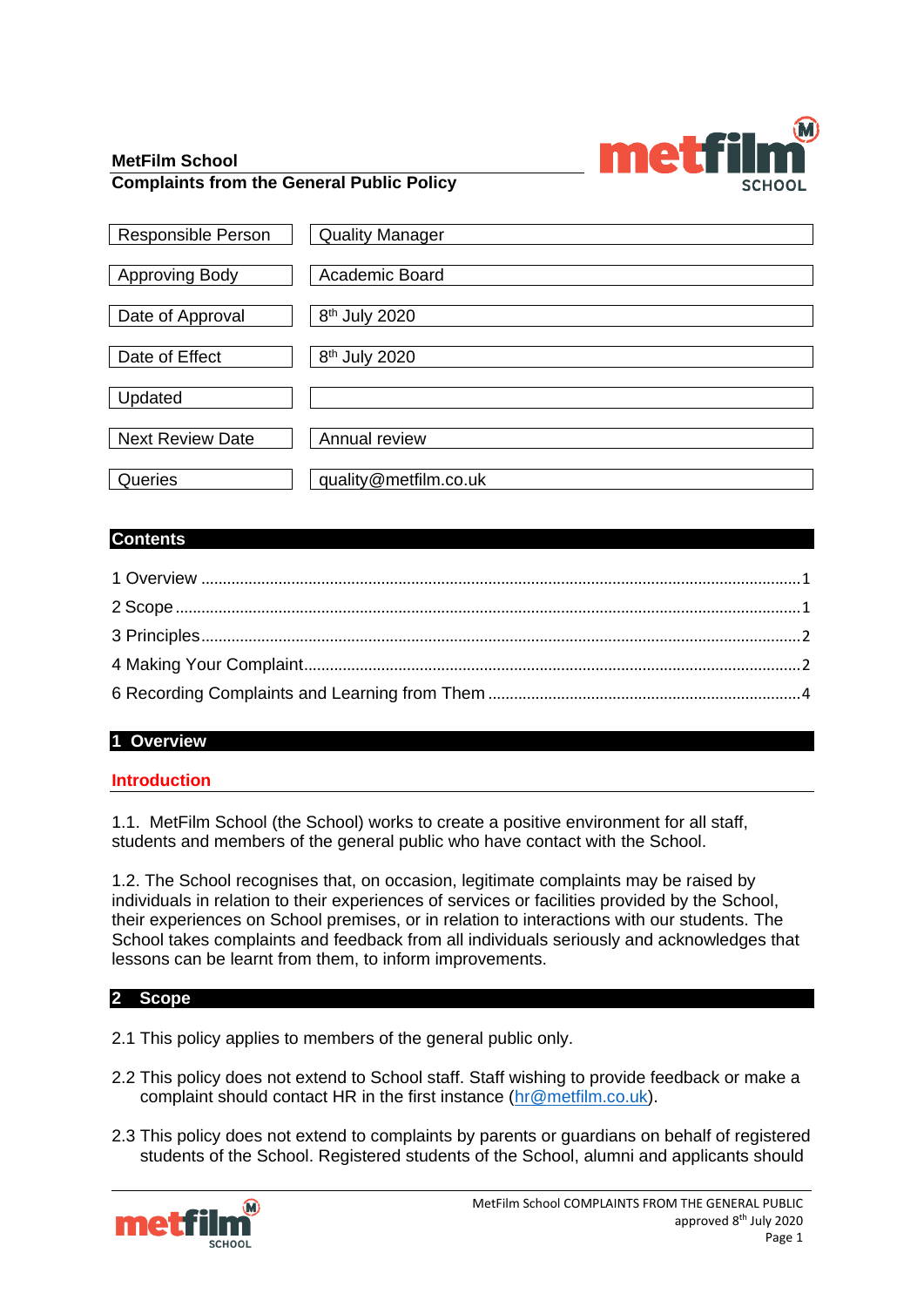make their own representations under the [Student Complaints, Concerns and Appeals](https://nw1761q175jkp2hnjhhmmlth-wpengine.netdna-ssl.com/wp-content/uploads/2019/09/Student-Concerns-Complaints-Appeals-Policy-19-09-16_MetFilm-School.pdf)  [Policy.](https://nw1761q175jkp2hnjhhmmlth-wpengine.netdna-ssl.com/wp-content/uploads/2019/09/Student-Concerns-Complaints-Appeals-Policy-19-09-16_MetFilm-School.pdf)

#### <span id="page-1-0"></span>**3 Principles**

- 3.1 The principles underpinning the policy on Complaints from the General Public are that:
	- o the policy encourages informal resolution of complaints;
	- $\circ$  the policy provides for timely and proportionate consideration and resolution of complaints;
	- o the policy respects the confidentiality of complainants;

#### <span id="page-1-1"></span>**4 Making Your Complaint**

**Informal Resolution – Stage 1**

- 4.1 Most problems and issues are straightforward and can be resolved very quickly. Issues should be raised at the time they arise and be resolved with the member of staff most directly involved with the concern raised.
- 4.2 Members of the general public who are unsure whom to contact about their complaint can also raise an informal complaint in writing by emailing: [complaints@metfilmschool.ac.uk](mailto:complaints@metfilmschool.ac.uk)
- 4.1 Our staff will aim to respond to your communication, usually within 5 working days. When you write to the complaints team, we will discuss your complaint with you and can contact members of staff informally on your behalf to try to resolve your concerns.
- 4.2 If you are not happy with the result of this process you can escalate the matter to a formal complaint.

# **Formal Complaint – Stage 2**

- 4.3 The formal complaints process is reserved for matters that could not be resolved satisfactorily through informal resolution.
- 4.4 We cannot normally consider formal complaints made more than 20 days from the matter or issue that is the subject of the complaint.
- 4.5 To make a formal complaint you should complete a complaints form, which you can find at this link: [https://forms.office.com/Pages/ResponsePage.aspx?id=APnosy1gwUSuZ1CElvOki0yxz](https://forms.office.com/Pages/ResponsePage.aspx?id=APnosy1gwUSuZ1CElvOki0yxzgiLyGRAl3rNlI7IRT5UMzlLWDhZMTRQTU9MV0xNUlRaMDRXUlA2My4u) [giLyGRAl3rNlI7IRT5UMzlLWDhZMTRQTU9MV0xNUlRaMDRXUlA2My4u](https://forms.office.com/Pages/ResponsePage.aspx?id=APnosy1gwUSuZ1CElvOki0yxzgiLyGRAl3rNlI7IRT5UMzlLWDhZMTRQTU9MV0xNUlRaMDRXUlA2My4u)
- 4.6 Key information we ask for includes:
	- the background to your complaint
	- details of the informal attempts you have made at resolving the complaint and details of the member of staff you discussed the matter with
	- why any outcomes of the informal attempts are not satisfactory
	- the desired outcome of your complaint
- 4.7 Upon receipt of your form the complaints team will decide whether an investigation is required based on your evidence. If we believe that you haven't exhausted the informal complaints procedure we may ask that you attempt informal resolution before we take the matter forward formally.

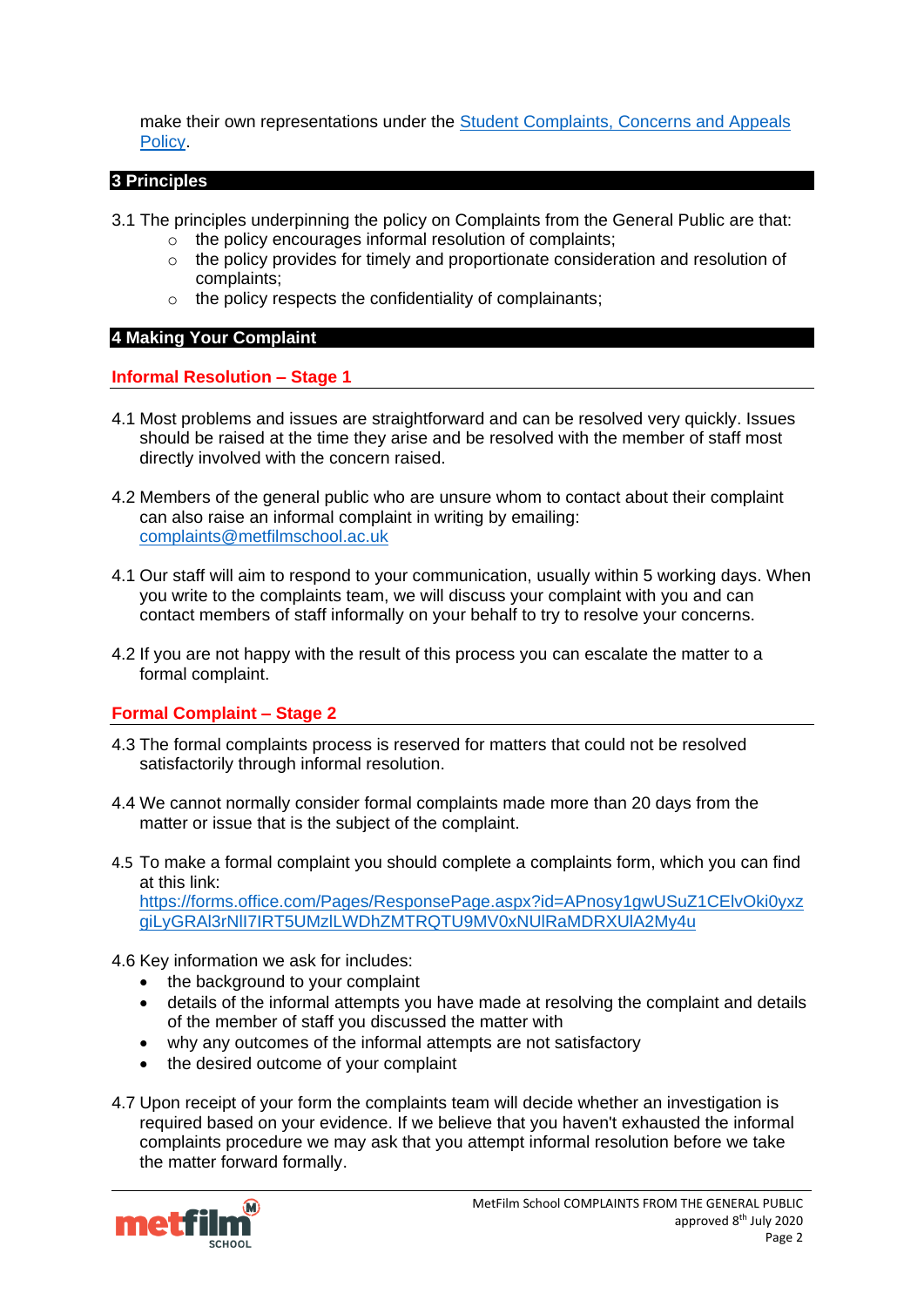- 4.8 We reserve the right not to investigate where we judge that the informal resolution response has been reasonable or where there is no evidence to support the complaint.
- 4.9 We reserve the right to decline to consider complaints that are frivolous, vexatious, defamatory or abusive in nature, are malicious or pursued by the complainant in an unreasonable manner.
- 4.10 We will advise you of next steps usually within 10 working days of the receipt of your complaint form.

# **Confidentiality and anonymity**

- 4.11 The School cannot consider anonymous complaints, or complaints made on behalf of anonymous complainants.
- 4.12 The School aims to treat information about members of the public making complaints, and individuals against whom complaints are made, sensitively and confidentially, unless disclosure is necessary to progress or resolve the complaint, or where it is required by law or in the public interest.
- 4.13 In submitting a complaint the complainant understands that their complaint will be shared with the member of staff responsible for investigating the matter. The content of their complaint may need to be disclosed to other relevant staff in order for the complaint to be investigated and/or resolution sought. An individual against whom a complaint is made also has the right to be made aware of the complaint against them and the evidence in support of it.
- 4.14 Complainants should avoid disclosing unnecessary personal information (e.g. medical conditions etc.) in their complaint unless they feel that it is relevant to the issues raised. Complainants must also avoid disclosing personal data of other individuals in their complaint unless they have been given permission by them to do so.

#### **The Investigation process**

- 4.15 If your complaint falls within the scope of this policy, and an investigation is required, you will be told that an investigation will be carried out and given a date by which you should receive a report on your complaint. The investigation will be carried out by a relevant member of staff and will normally be completed within 30 working days of the date your complaint is referred to that member of staff.
- 4.16 After the investigation you'll receive a written report of findings and conclusions. Possible outcomes include:
	- o Your complaint is rejected
	- o Your complaint is upheld and recommendations for resolving your complaint are proposed.
	- $\circ$  Your complaint is partly upheld and recommendations for resolving the upheld elements are proposed.
- 4.17 The written report will conclude your complaint, and the matter will be considered closed. The School will not normally enter into further correspondence with you once your complaint has been closed and we will not normally reopen complaints we have previously considered and concluded through this process.